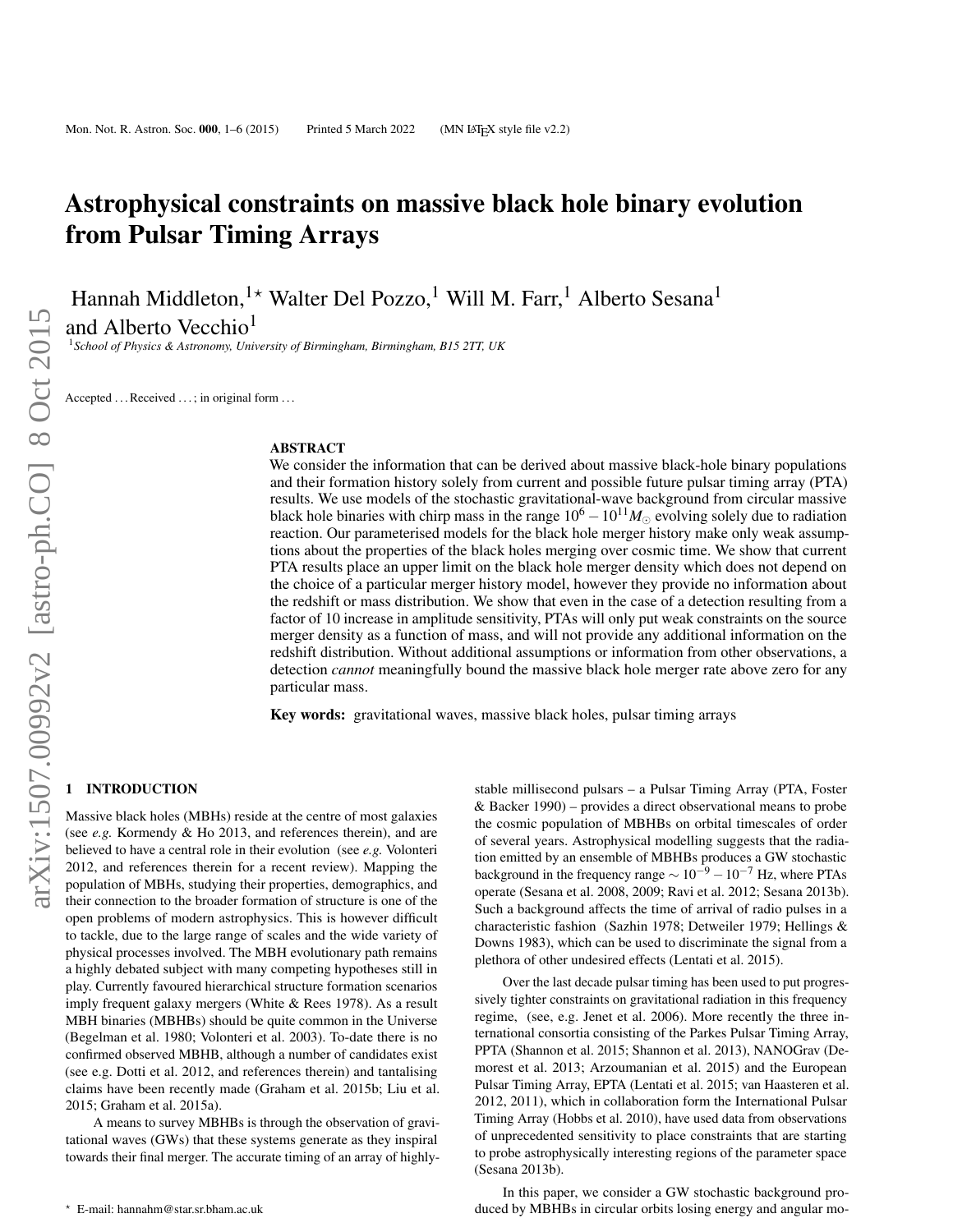# L2 *H. Middleton et al.*

mentum purely through GW emission. We use an analytical merger rate model which makes minimal assumptions about the cosmological history of MBHB evolution and can capture the key characteristics of simulation results to investigate the astrophysical implications of current (Shannon et al. 2013; Lentati et al. 2015; Arzoumanian et al. 2015), and future plausible (Siemens et al. 2013; Ravi et al. 2015) PTA results (either an upper-limit or a detection). Because our model is fully general—not committing to any particular cosmological MBHB merger history—we can identify and separate features of the merger history that are constrained by PTA data alone, from those that can only be constrained by adopting a particular merger history (as *e.g.* done in Shannon et al. (2013) and Arzoumanian et al. (2015))—in other words, by applying a particular cosmological prior. Because our model is capable of reproducing the MBHB cosmic population found in cosmological simulations for certain choices of parameters, our results will be consistent with (but much broader than) those that would be obtained under a choice of specific classes of MBHB merger history models.

In Section 2 we describe our method and the model used for the merger rate. In Section 3 we present our results for several upper limits and for a possible future detection, and we discuss their implications for the population of MBHBs. We present our conclusions in Section 4.

#### 2 MODEL AND METHOD

#### 2.1 Astrophysical model

For the standard scenario of circular binaries driven by radiation reaction only, the characteristic strain of the GW stochastic background, *h* at frequency *f* is (Phinney 2001):

$$
h^{2}(f) = \frac{4G^{5/3}}{3\pi^{1/3}c^{2}} f^{-4/3} \int d\log_{10} \mathcal{M} \int dz (1+z)^{-1/3} \mathcal{M}^{5/3}
$$

$$
\times \frac{d^{3}N}{dV_{c}dz d\log_{10} \mathcal{M}}, \quad (1)
$$

where  $z$  is the redshift and  $M$  is the chirp mass related to the binary component masses  $(m_1, m_2)$  by  $\mathcal{M} = (m_1 m_2)^{3/5} / (m_1 + m_2)^{1/5}$ . The integral sums over the sources in  $z$  and  $M$  weighted by the distribution of the source population,  $d^3N/dV_c dz d\log_{10} M$ , the number of binary mergers per co-moving volume, redshift and (restframe) chirp mass interval. We choose a simple model for this, described by

$$
\frac{d^3N}{dV_{\rm c}dzd\log_{10}\mathcal{M}} = \dot{n}_0 \left[ \left( \frac{\mathcal{M}}{10^7 M_{\odot}} \right)^{-\alpha} \exp^{-\left(\mathcal{M}/\mathcal{M}_*\right)} \right] \times \left[ (1+z)^{\beta} \exp^{-\left(\frac{z}{z_0}\right)} \right] \frac{dI_R}{dz}, \quad (2)
$$

where  $t_R$  is the time in the source rest-frame (here we use  $H_0 =$ 70 km s<sup>-1</sup>Mpc<sup>-1</sup>,  $\Omega_M = 0.3$ ,  $\Omega_{\Lambda} = 0.7$  and  $\Omega_k = 0$ ). Following general astrophysical assumptions, we consider a scenario where the GW background is produced by MBHBs in the redshift and chirp mass range of  $0 \le z \le 5$  and  $10^6 \le \mathcal{M}/M_{\odot} \le 10^{11}$ . These ranges set the integration limits of Eqn. (1).

The model is described by five parameters. The parameter  $\dot{n}_0$ is the normalised merger rate per unit rest-frame time, co-moving volume and logarithmic (rest-frame) chirp mass interval. The parameters  $β$  and  $z<sub>0</sub>$  describe the distribution of the sources in redshift. The parameter  $\beta$  controls the low-redshift power-law slope and the parameter  $z_0$  the high-redshift cut-off for the distribution; the peak of the merger rate  $d^2N/dt_R dV_c$ , corresponds to a redshift ( $z_0\beta - 1$ ). The parameters  $\alpha$  and  $\mathcal{M}_{*}$  provide a similar description of the chirp mass distribution. The model was chosen to capture the expected qualitative features of the cosmic MBH merger rate without restricting to any particular merger history; for example, it can reproduce rates extracted from merger tree models (Volonteri et al. 2003; Sesana et al. 2008), and large scale cosmological simulations of structure formation (Springel et al. 2005; Sesana et al. 2009).

The characteristic amplitude has a simple power-law scaling, and we can re-write Eqn. (1) as

$$
h(f) = A_{1yr} \left(\frac{f}{f_{1yr}}\right)^{-2/3},
$$
 (3)

where  $A_{1yr}$  is the characteristic amplitude at the reference frequency  $f_{1yr} = 1 \text{ yr}^{-1}$ , which is customarily used when quoting limits in the PTA literature. A single number, the amplitude  $A_{1yr}$ , carries the whole information about the merging history of MBHBs (within the model considered in this paper), that one wishes to reconstruct from the observations.

#### 2.2 Method

The objective is to put constraints on the population parameters, which we denote by  $\theta$ , given the results of PTA analyses. In our case  $\theta$  is a 5-dimensional parameter space,  $\theta = {\lbrace \dot{n}_0, \beta, z_0, \alpha, \mathcal{M}_* \rbrace}$ . We want to compute the posterior density function (PDF) of the parameters given PTA observations denoted by *d*. The population parameters fully specify the gravitational wave signal  $h(f; \theta)$  (Eqs. (1) and (3)), which in turn specifies the statistical properties of the GWinduced deviations to pulse arrival times, the PTA observable. Given data from pulsar timing and our model for the merger rate (Eqn (2)), we use Bayes' theorem to find the posterior distribution of the model parameters  $p(\theta|d)$ ,

$$
p(\theta|d) = \frac{p(\theta)p(d|A_{1yr}(\theta))}{p(d)},
$$
\n(4)

where  $p(d|A_{1vr}(\theta))$  is the PTA likelihood for a given stochastic background,  $h(f; \theta)$ ,  $p(\theta)$  is the prior on the model parameters and  $p(d)$  is the evidence. In standard analysis of the PTA data, constraints are put on the GW characteristic amplitude at periods of one year,  $A_{1yr}$ , which in turn is a function of the parameters of the underlying population, specified by  $h(f; \theta)$ . The PTA analysis uses a likelihood function,  $p(d|A_{1yr}(\theta))$ , which we approximate as described below. Our method does not rely on this approximation; we use it only for analytical convenience in this paper. If a given PTA analysis provides a posterior distribution for *A*1yr then a straightforward re-weighting can produce the corresponding likelihood required for our analysis (if flat priors on *A*1yr are used in the analysis then the re-weighting is trivial because the posterior and the likelihood are proportional to each other).

In this paper we consider the two cases in which the PTA analysis provides either an upper-limit or a detection. For the upperlimit scenario we model  $p(d|A_{1yr})$  using a Fermi-like distribution:

$$
p_{\rm ul}(d|A_{\rm 1yr}) \propto \left(\exp((A_{\rm 1yr} - A_{\rm ul})/\sigma_{\rm ul}) + 1\right)^{-1},
$$
 (5)

where  $A_{ul}$  is the upper-limit value returned by the actual analysis and the sharpness of the tail-off,  $\sigma_{ul}$  can be adjusted to give an upper limit with a chosen confidence, which we set at 95%. We model a detection scenario using a Gaussian in the logarithm of *A*1yr:

$$
p_{\text{det}}\left(d|A_{1\text{yr}}\right) \propto \exp(-(log_{10}(A_{1\text{yr}}) - log_{10}(A_{\text{det}}))^2 / 2\sigma_{\text{det}}^2)
$$
 (6)

at a chosen level of detection,  $A_{\text{det}}$ . We choose the width of the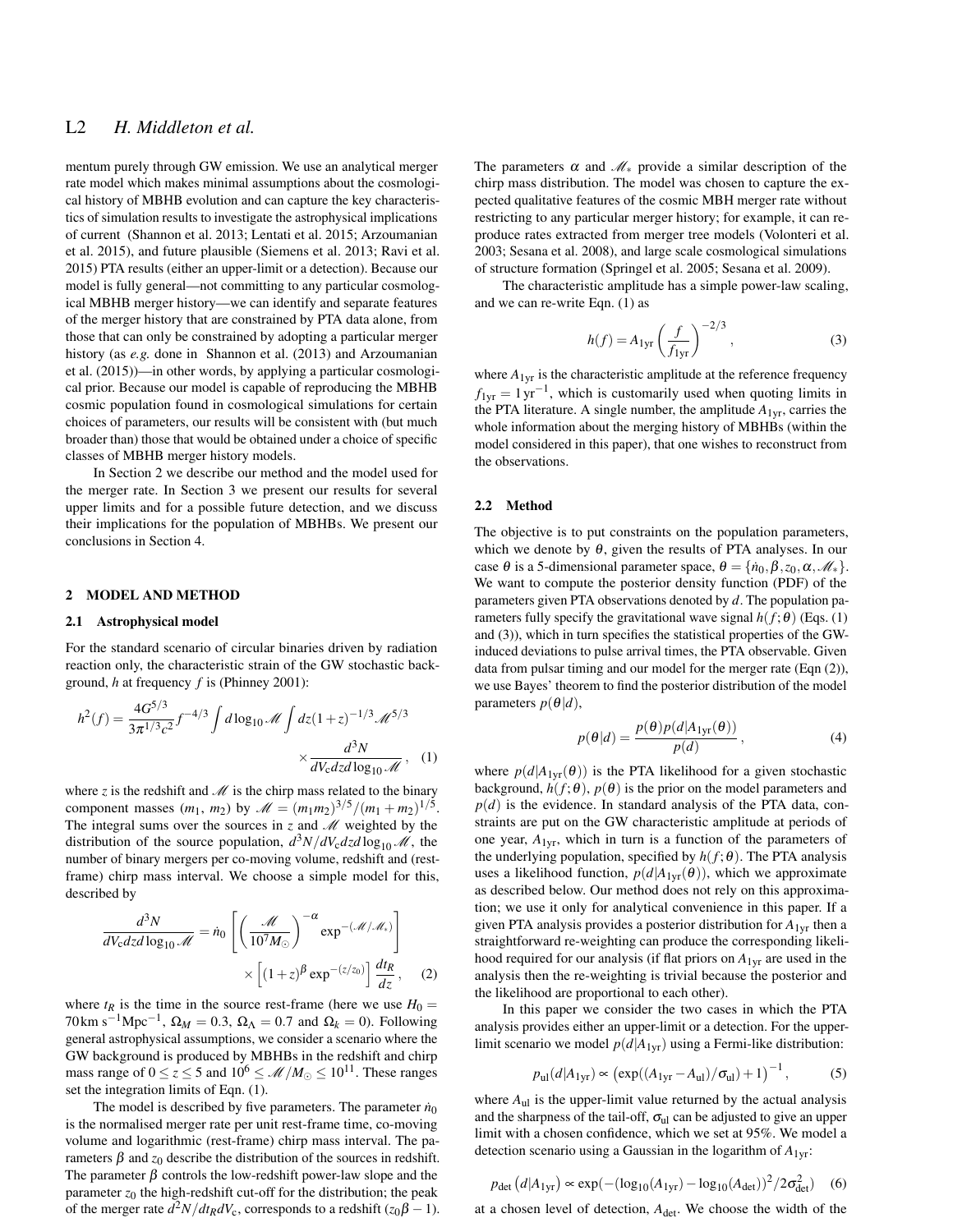

Figure 1. Posteriors for the merger rate density. The top row shows the merger rate density in chirp mass (integrated over redshift),  $d^2N/dV_c d\log_{10} M$  and the bottom row in redshift (integrated over chirps mass), *d* <sup>2</sup>*N*/*dV*c*dz*, for two 95% confidence upper limits at <sup>1</sup>×10−<sup>15</sup> (left) and <sup>1</sup>×10−<sup>16</sup> (centre) and a detection at  $1 \times 10^{-16}$  (right), as described in the text. We consider contributions to the gravitational wave background from massive black holes in the chirp mass range  $10^6 \leq M/M_{\odot} \leq 10^{11}$  and redshift range  $0 \leq z \leq 5$ . The solid black line gives the posterior median; dark grey, mid-grey and light-grey bands show the central 68%, 95%, and 99% credible interval, respectively. The dashed lines show draws from the posterior. For comparison, the overlaid dark areas represent the 99.7% confidence regions predicted by the MBH assembly models of Sesana (2013b). For these models, we show only the chirp mass in the range  $\approx 10^6 M_{\odot} - 10^9 M_{\odot}$ as outside this interval the lower percentile is zero. For the redshift range, these models only consider MBHB mergers for  $z \lesssim 1.3$ .

detection to be  $\sigma_{\text{det}} = 0.2$ . We compute the marginalised distribution on the model parameters  $\theta$  using two independent sampling techniques, to verify the results of our analysis: a nested sampling approach (Veitch & Vecchio 2010) and *emcee*, an ensemble Markov Chain Monte Carlo sampler (Foreman-Mackey et al. 2013).

Our priors on the model parameters are set as follows. We use a prior on  $\dot{n}_0$  that is flat in  $\log_{10} \dot{n}_0$  down to a lower limit, which we set to  $\dot{n}_0 = 10^{-20} \text{Mpc}^{-3} \text{Gyr}^{-1}$ , after which it is flat in  $\dot{n}_0$  to zero. The prior upper-bound is set to  $10^3$ Mpc<sup>-3</sup>Gyr<sup>-1</sup>. This value is set by the ultra-conservative assumption that all the matter in the Universe is formed by MBHs. Our prior allows for the number of mergers to span many orders of magnitude (flat in log) but avoids divergence as  $\dot{n}_0 \rightarrow 0$ . It also allows for the *absence* of MBHB binaries merging within an Hubble time. The priors for the other parameters are uniform within ranges that incorporate values that give a good fit to semi-analytical merger tree models (see e.g. Sesana et al. 2008, 2009; Sesana 2013b):  $\alpha \in [-3.0, 3.0], \beta \in [-2.0, 7.0],$  $z_0 \in [0.2, 5.0]$  and  $\log_{10} M_*/M_\odot \in [6.0, 9.0]$ . While our prior allows for parameter values that can reproduce the merger rates of detailed models, it is uninformative in that we do not assume that the merger rate distribution *must* take values from those models. Our priors reflect large theoretical uncertainties about MBHB formation and evolution scenarios, and the lack of any confirmed MBHB candidate, (see however Graham et al. 2015b; Liu et al. 2015; Graham et al. 2015a).

Our method is summarised as: (i) produce a likelihood for *A*1yr (in the case of an actual analysis by using smoothed posterior samples from PTA results, re-weighted if necessary depending on the prior), (ii) choose a model for the merger rate of MBHBs, (iii) produce posterior density functions for the model parameters from which we can infer properties of the MBHB population.

#### 3 RESULTS

Current upper-limits on the GW stochastic background obtained recently are  $A_{1yr}^{(95\%)} = 1 \times 10^{-15}$ ,  $1.5 \times 10^{-15}$ ,  $3 \times 10^{-15}$  for the PPTA (Shannon et al. 2015), NANOGrav (Arzoumanian et al. 2015), and the EPTA (Lentati et al. 2015) respectively. The sensitivity gain provided by the addition of new pulsars to the PTAs and more recent data sets may allow in the short-to-mid term to reach a sensitivity below  $A_{1vr} = 1.0 \times 10^{-15}$ , and in the more distant future  $A_{1vr} \sim$ 10−<sup>16</sup> (Siemens et al. 2013; Ravi et al. 2015). As a consequence, here we consider three PTA analysis outcomes: (i) an upper-limit at 95% confidence of  $1 \times 10^{-15}$ , which represents the present state of play and either (ii) an upper-limit (at 95% confidence) of  $1 \times 10^{-16}$ or (iii) a detection at the same level, that is  $A_{\text{det}} = 1 \times 10^{-16}$ , and  $\sigma_{\text{det}} = 0.2$  in Eqn. (6), which describes possible results coming from the expected improvements of the PTA sensitivity in the next five-to-ten years.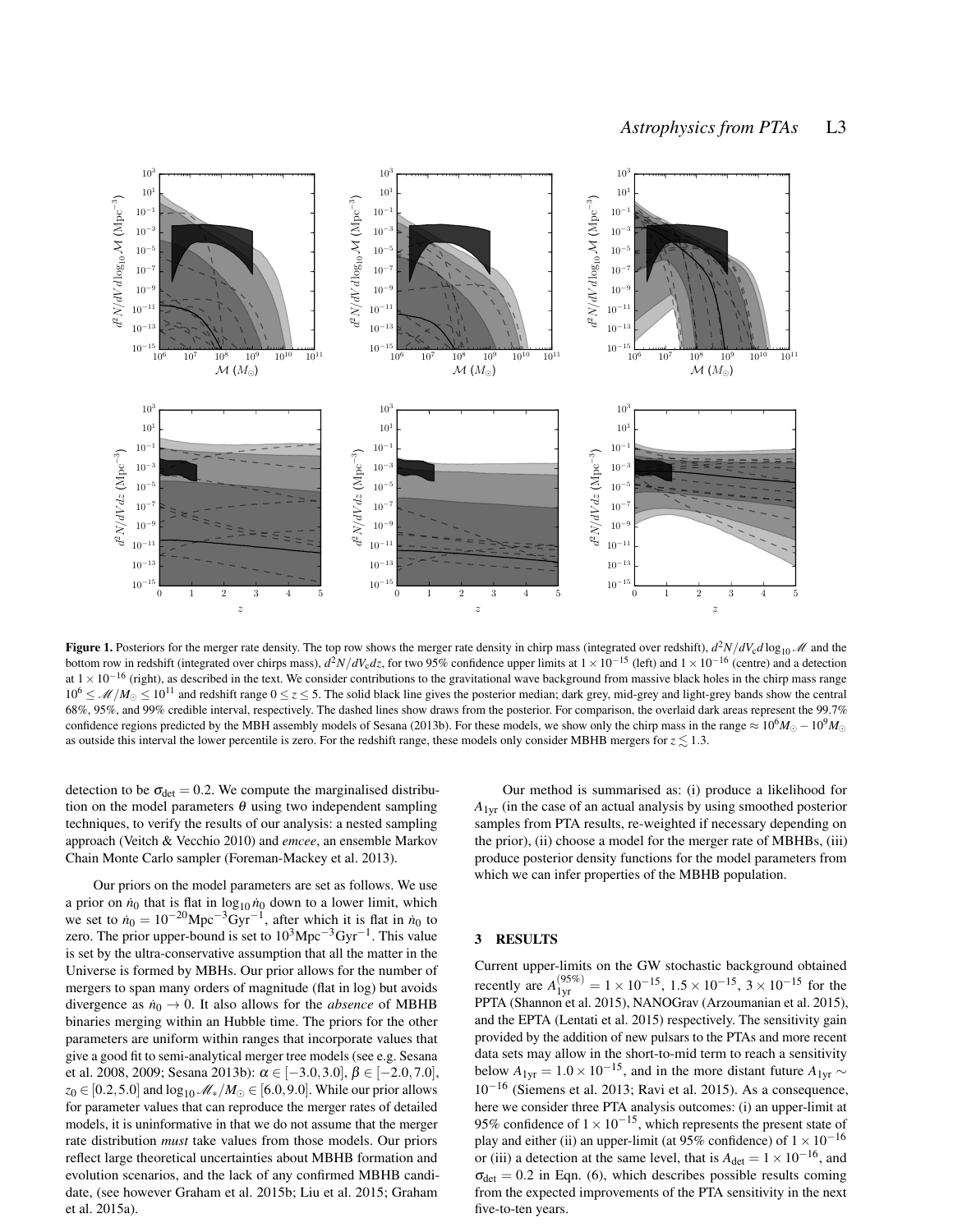# L4 *H. Middleton et al.*

The main results of our analysis are summarised in Fig. 1, which shows the inferred posterior distribution of the merger history of MBHBs in terms of the MBHBs co-moving volume merger density per redshift and (logarithm of) chirp mass intervals. Fig. 2 provides PDFs on selected parameters based on current PTA limits, and Fig. 3 provides a similar summary for a future limit or a detection at the level described above.

We consider first the implications of current limits. The PDFs on the parameters  $\dot{n}_0$  and  $\mathcal{M}_*$  of the model are shown in Fig. 2; we do not provide the equivalent plots for  $\alpha$ ,  $\beta$  and  $z_0$  as they are equivalent to the prior. Fig. 2 clearly shows that the present PTA limits enable us to reduce the allowed normalization of the MBHB merger rate density to  $\dot{n}_0 \lesssim 5 \times 10^{-3}$ Mpc<sup>-3</sup>Gyr<sup>-1</sup> with 95% confidence, but yield no additional constraints on the other parameters of the model.

Our model contains parameters describing the shape of the merger rate distribution in redshift and chirp mass. The PDFs of those parameters induce a posterior density on  $d^2N/dV_c d\log_{10} M$ and *d* <sup>2</sup>*N*/*dV*c*dz*, integrating over redshift and chirp mass respectively, shown in Fig. 1. We see that current observations limit the maximum merger density as a function of mass, but place no constraints on the shape of the distribution. The corresponding number of sources per frequency bin that contribute to the signal is  $dN/dfd \log_{10} M \propto f^{-11/3}$ , and we find that for masses above a few  $\times 10^9 M_{\odot}$ , our upper limit on  $d^2N/dV_c d\log_{10} M$  implies that at a frequency around 1.8 nHz there is fewer than one source per frequency bin (taken to be  $\Delta f = 1/T$ , with  $T = 17.66$  yr, the timespan of current EPTA datasets (Lentati et al. 2015)). This means that at those large masses, the assumption that the observed GW signal is stochastic is violated, and our analysis cannot be used to constrain the exact shape of the mass function here (in this case a different PTA search approach would be necessary, see e.g. Babak et al. (2015); Arzoumanian et al. (2014); Taylor et al. (2015)). While current PTA observations provide feeble constraints on the shape of the mass distribution, they yield no information about the redshift distribution. The bottom-left panel of Fig. 1 shows no structure in *d* <sup>2</sup>*N*/*dV*c*dz*.

It is useful to compare these results to limits on the MBHB merger rates implied by binary candidates reported in the literature and to specific theoretical models. Let us first consider what is known *observationally* today. A few MBHB candidates have been reported recently. Graham et al. (2015b) suggested the possible observation of a MBHB at redshift  $z = 0.2784$  with (rest frame) total mass  $log(M/M_{\odot}) \sim 8.5$  and period of  $\sim 1884$  days. Liu et al. (2015) reported the observation of a potential MBHB at  $z = 2.060$  with a shorter period of 542 days and primary MBHB mass  $log(M/M_{\odot}) \sim 9.97$ . Using the redshift to calculate the enclosed volume and the binary parameters for the time to merger we can estimate the predicted rate from each of these observations. Assuming that these two systems are indeed MBHBs, and that their constituents are of comparable mass, they imply merger rates of  $\approx 3 \times 10^{-7}$  Mpc<sup>-3</sup>Gyr<sup>-1</sup> and  $\approx 0.1$  Mpc<sup>-3</sup>Gyr<sup>-1</sup> (this latter number takes into account that the source has been found in an analysis of only one of the Pan-STARRS1 Medium Deep Survey fields of 8 deg<sup>2</sup>). In turn they yield a merger density  $d^2N/dV_c d\log_{10} M \approx$  $10^{-6}$  Mpc<sup>-3</sup> at  $\mathcal{M} \approx 3 \times 10^8$  *M*<sub>☉</sub> and  $\approx 1$  Mpc<sup>-3</sup> at  $\mathcal{M} \approx 10^{10}$  *M*<sub>☉</sub>, respectively. The upper left panel of Figure 1 clearly shows that the rate density inferred from Graham et al. (2015b) is consistent with current upper limits, while that inferred from Liu et al. (2015) is several orders of magnitude above the 99% credible interval implied by current PTA results. It is therefore unlikely that this source is a MBHB with the claimed parameters. Other proposed



Figure 2. Marginalised posterior distributions for selected astrophysical parameters for the case of 95% upper-limit of  $1 \times 10^{-15}$ , which corresponds to the current status of the observations. The marginalised PDF on the merger rate parameter,  $\dot{n}_0$  is shown in the left panel, and the marginalised PDF on ( $\mathcal{M}_*, \dot{n}_0$ ) in the right panel, where the contours mark the 67% (solid) and 95% (dashed) confidence regions. In the left panel, the dashed lines mark the 95% confidence width  $(-20.8 \leq \log[n_0/\text{Mpc}^{-3}\text{Gyr}^{-1}] \leq -2.3$ ) while the dotted line marks the 95% upper limit  $(\log[n_0/\text{Mpc}^{-3}\text{Gyr}^{-1}] \le -3.3)$ . The left hand side of the distribution in  $\log(n_0/Mpc^{-3} Gyr^{-1})$  follows our prior, while the right hand side is determined by the PTA upper limit.

MBHBs in the literature (Valtonen et al. 2012; Kun et al. 2014) imply merger density estimates of  $5 \times 10^{-5}$  Mpc<sup>-3</sup> at  $\mathcal{M} \approx 10^{9}$  M<sub>☉</sub> and  $3 \times 10^{-6}$  Mpc<sup>-3</sup> at  $\mathcal{M} \approx 3.5 \times 10^8$  *M*<sub>☉</sub>, which are consistent with the current upper limits.

On the theoretical side, current limits are consistent with the assumption that most Milky-Way-like galaxies contain a MBH in the mass range considered here that undergoes  $\sim$  1 major merger in an Hubble time. The density of Milky-Way-like galaxies is  $10^{-2}$  Mpc<sup>-3</sup>, which yields an estimate of  $d^2N/dV_c d\log_{10}$  *M* ∼  $10^{-3}$  Mpc<sup>-3</sup>, which is consistent with our results at  $\mathcal{M} \sim 10^{6} M_{\odot}$ , appropriate for a typical MBHB forming in the merger of Milky-Way-like galaxies. We also compare the limits on the  $d^2N/dV_c d\log_{10} M$  and  $d^2N/dV_c dz$  with specific distributions obtained from predictions of astrophysical models for the cosmic assembly of MBHs. We consider the models presented in Sesana (2013b), extended to include the most recent MBH-galaxy scaling relations (Kormendy & Ho 2013). These models produce a central 99% interval of  $A_{1yr} \in [2 \times 10^{-16}, 4 \times 10^{-15}]$ . The 99.7% confidence region in the merger density from those models is marked by a dark-shaded area in each panel of Fig. 1. Two conclusions can be drawn: (i) present MBHB population models are consistent with current PTA limits; (ii) those models are drawn from a very restricted prior range of the parameters that control the evolution of MBHBs, driven by specific assumptions on their assembly history. For example, in those models there is a one-to-one correspondence between galaxy and MBH mergers. Our results are consistent with the conclusions drawn by Shannon et al. (2013) about the implications of the PPTA limit for the MBHB merger history. However, since Shannon et al. (2013) consider specific models that lie close to the upper end of the 99% credible range allowed by current limits, they emphasise the fact that PTA limits might soon be in tension with those specific classes of models.

We turn now to consider what we could infer about the MBHB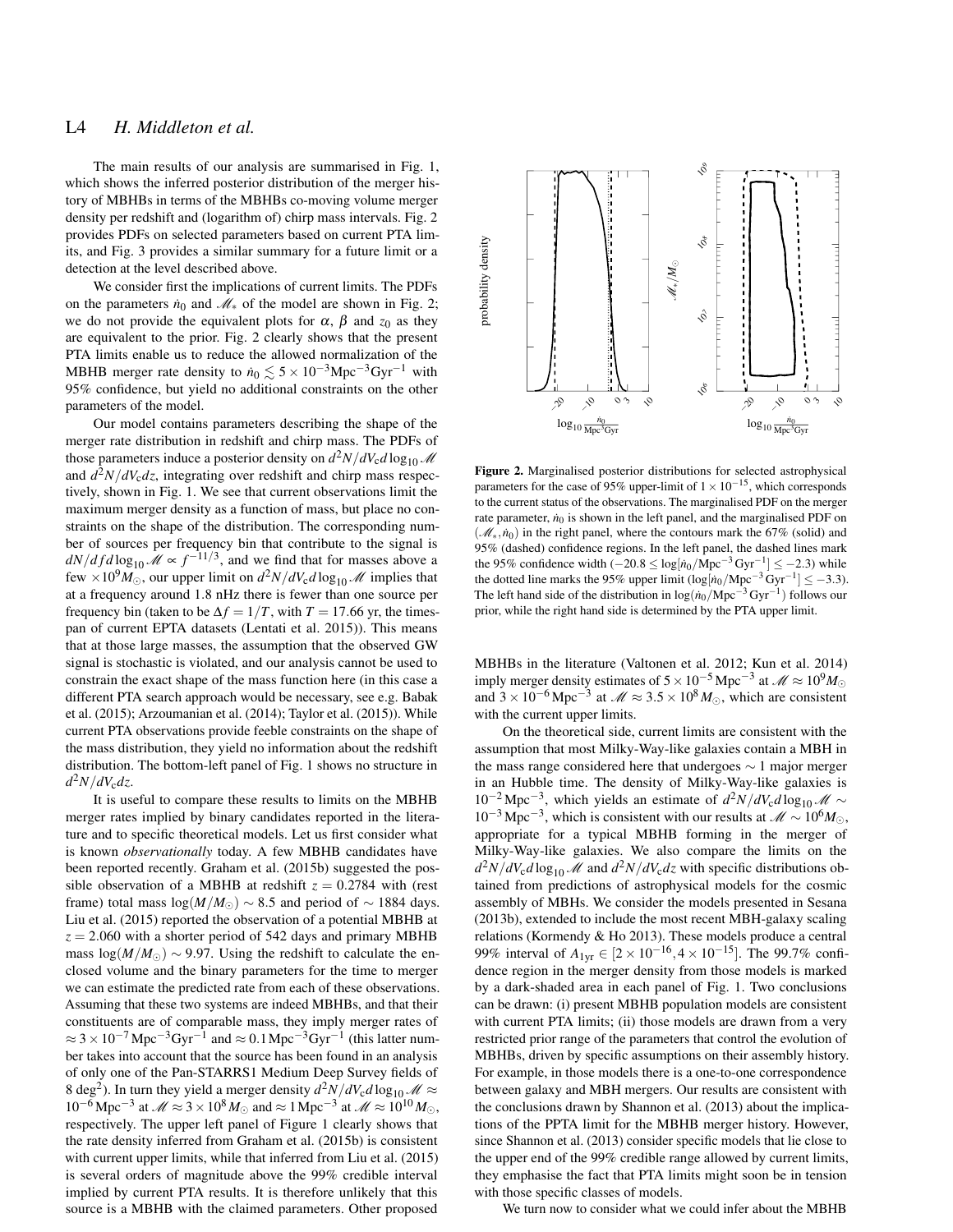merger history in the future as PTA sensitivity increases. For definiteness we consider both an upper limit and a detection at the level of  $A_{1vr} = 10^{-16}$ . Selected marginalised PDFs on the model parameters are shown in Fig. 3, where we see a slight correlation in the 2-D marginalised PDF of  $(\mathcal{M}_*, \dot{n}_0)$ , as expected. This is simply explained by considering the Schechter-like mass profile of Eqn. 2: as the characteristic mass M<sup>∗</sup> decreases, and therefore the exponential cut-off of MBHB progressively depletes the high-mass portion of the population, a given value of the GW characteristic amplitude allows for a larger overall normalisation,  $\dot{n}_0$ . The posterior MBHB merger densities per logarithm of chirp mass and redshift are shown in Fig. 1. For the case of an upper-limit the results are qualitatively similar to the case of the present PTA upper-limit, simply scaled accordingly. In particular, despite the much tighter limit on the overall merger rate we are still unable to place any meaningful constraint on the redshift distribution of merging MBHBs. The overall merger density as a function of redshift shifts by two orders of magnitude and the same is true for the merger density as a function of mass. Note that a non-detection at this level might pose a serious challenge to currently favoured theoretical MBH assembly models with simple black hole dynamics, as shown in the upper-centre panel of Fig. 1.

In the case of detection the posterior on the shapes of the merger rate distribution in redshift and chirp mass are plotted on the right panels of Fig. 1. We still obtain essentially no bounds on the shape of the merger rate density in redshift. We also obtain no meaningful lower bound on the merger rate density for chirp masses. That is, there is no chirp mass at which we can bound the merger density above a rate physically indistinguishable from zero; we know that some MBHBs merge, but we cannot determine *which ones*. Additional information, such as theoretical assumptions, electromagnetic observations constraining the mass spectrum of merging black holes (like those discussed earlier in this Section), or gravitational wave observations that measure the binary mass spectrum directly (such as those of an eLISA-like instrument (Amaro-Seoane et al. 2013)) , are required to place any constraints on the masses of the merging systems. For example, if we accept the priors provided by Sesana (2013b), the mass function of merging MBHBs can be determined more precisely, as shown by the overlap between our posterior and the dark band in the upper–right panel of Fig. 1.

#### 4 CONCLUSIONS

We have considered the implications of current PTA limits on the GW stochastic background to constrain the merger history of MB-HBs. Using a general model for the mass and redshift evolution of MBHBs in circular orbit driven by radiation reaction, we find that existing PTA results alone place essentially no constraints on the merger history of MBHBs. We also find that even with an increase in amplitude sensitivity of an order of magnitude, and assuming that a detection is made, no bounds can be put on the functional form of the merger rate density in redshift and chirp mass unless additional information coming through a different set of observations is available.

Finally we want to caution the reader that the results presented here apply only within the model assumptions that have been made. We have considered a generic (and well justified) functional form for the MBHB merger rate density, but if one chooses a significantly different form (and associated priors for the parameters), results could be different (even radically). Moreover, it has been suggested that physical effects other than radiation reaction, such as gas and/or interactions with stars (e.g. Kocsis & Sesana 2011; Sesana 2013a;



Figure 3. Posterior distribution for the upper limit (left) and detection (right) at  $1 \times 10^{-16}$ . The top panels show the one dimensional posterior distribution for the merger rate parameter,  $\dot{n}_0$ . The dashed lines mark the 95% confidence width (upper limit:  $-20.9 \le \log_{10}(n_0/Mpc^{-3}Gyr^{-1}) \le -4.2$ ; detection:  $-11.7 \le \log_{10}(n_0/Mpc^{-3} Gyr^{-1}) \le -1.3$  and the dotted line the 95% upper limit (upper limit:  $\log_{10}(n_0/\text{Mpc}^{-3}\text{Gyr}^{-1}) = -5.0$ ; detection:  $\log_{10}(\dot{n}_0/Mpc^{-3}Gyr^{-1}) = -1.9$ ). The central and bottom panels show the two dimensional posterior distributions for  $n<sub>0</sub>$  with the mass parameters  $\alpha$ and M∗. The solid and dashed contours mark the 67% and 95% confidence regions respectively.

Sampson et al. 2015), could affect the evolution of MBHBs. These effects are not included in our model, and their impact on astrophysical inference needs to be evaluated in the future.

#### REFERENCES

- Amaro-Seoane P., et al., 2013, preprint, (arXiv:1305.5720)
- Arzoumanian Z., et al., 2014, Astrophysical Journal, 794, 141
- Arzoumanian Z., et al., 2015, preprint, (arXiv:1508.03024)
- Babak S., et al., 2015, preprint, (arXiv:1509.02165)
- Begelman M. C., Blandford R. D., Rees M. J., 1980, Nature, 287, 307
- Demorest P. B., et al., 2013, Astrophysical Journal, 762, 94
- Detweiler S., 1979, Astrophysical Journal, 234, 1100
- Dotti M., Sesana A., Decarli R., 2012, Advances in Astronomy, 2012, 3
- Foreman-Mackey D., Hogg D. W., Lang D., Goodman J., 2013, PASP, 125, 306
- Foster R. S., Backer D. C., 1990, Astrophysical Journal, 361, 300
- Graham M. J., et al., 2015a, MNRAS, 453, 1562
- Graham M. J., et al., 2015b, Nature, 518, 74
- Hellings R. W., Downs G. S., 1983, The Astrophys. J.l, 265, L39
- Hobbs G., et al., 2010, Classical and Quantum Gravity, 27, 084013
- Jenet F. A., et al., 2006, The Astrophys. J., 653, 1571
- Kocsis B., Sesana A., 2011, MNRAS, 411, 1467
- Kormendy J., Ho L. C., 2013, ARA&A, 51, 511
- Kun E., Gabányi K. É., Karouzos M., Britzen S., Gergely L. Á., 2014, MNRAS, 445, 1370
- Lentati L., et al., 2015, MNRAS, 453, 2576
- Liu T., et al., 2015, Astrophysical Journal, 803, L16
- Phinney E. S., 2001, ArXiv Astrophysics e-prints,